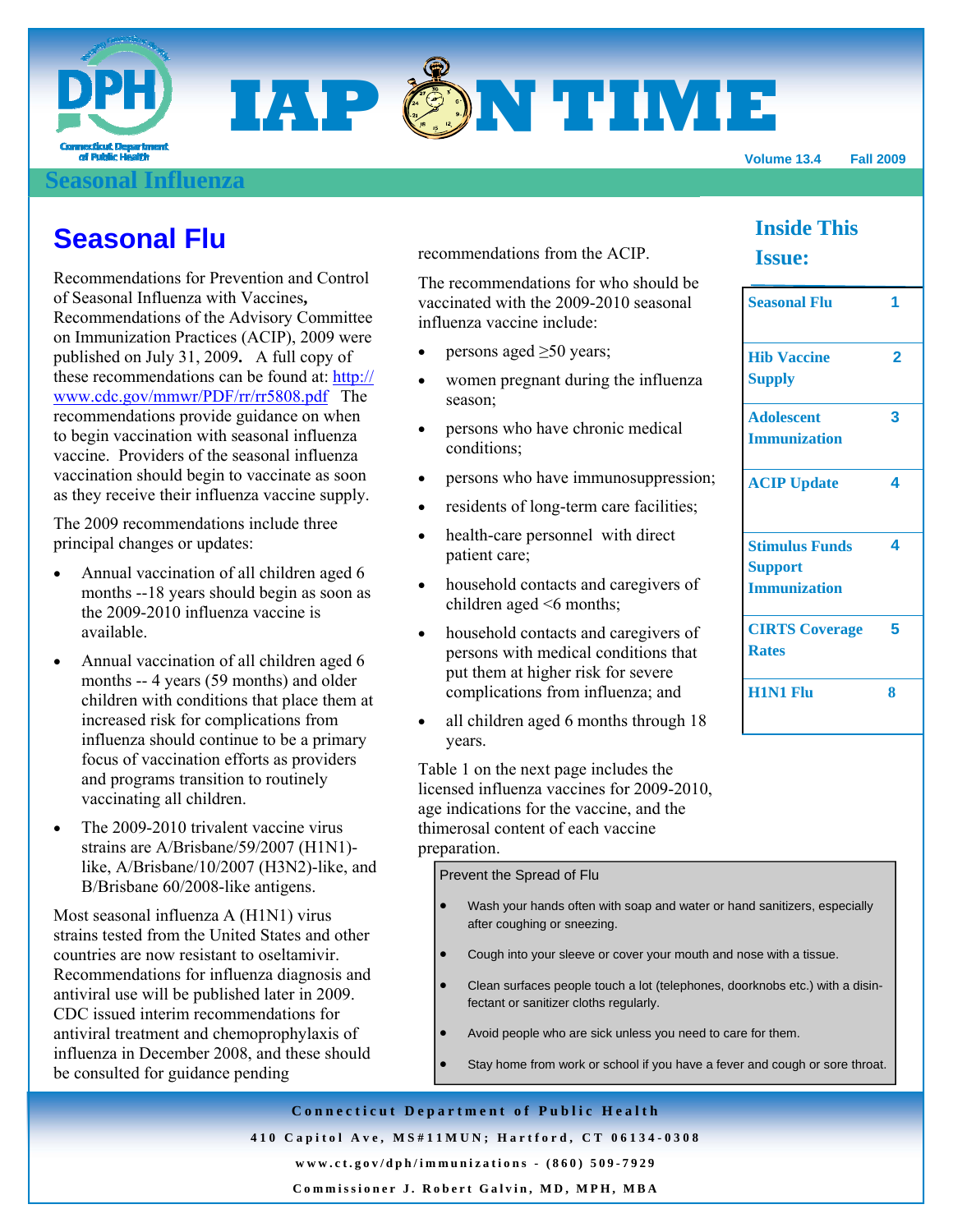Reprinted from the report, "Prevention and Control of Seasonal Influenza with Vaccines --- Recommendations of the Advisory Committee on Immunization Practices (ACIP), 2009, **MMWR July 31, 2009 / Vol. 58 / No. RR--8 / Pg. 1 - 52**

| TABLE 1. Approved influenza vaccines for different age groups --- United States, 2009-2010 season |                      |                       |                                                                                                         |                                                       |                                                    |                                                  |                                                                               |  |  |  |
|---------------------------------------------------------------------------------------------------|----------------------|-----------------------|---------------------------------------------------------------------------------------------------------|-------------------------------------------------------|----------------------------------------------------|--------------------------------------------------|-------------------------------------------------------------------------------|--|--|--|
| <b>Vaccine</b>                                                                                    | <b>Trade</b><br>name | <b>Manufacturer</b>   | <b>Presentation</b>                                                                                     | Mercury con-<br>tent<br>$($ mcg Hg $/0.5$<br>mL dose) | Age group                                          | No. of doses                                     | Route                                                                         |  |  |  |
| $TIV*$                                                                                            | Fluzone              | Sanofi Pasteur        | 0.25mL prefilled<br>syringe<br>0.5 mL prefilled<br>syringe<br>$0.5$ mL vial<br>5.0 mL multidose<br>vial | $\boldsymbol{0}$<br>$\theta$<br>$\theta$<br>25        | $6 - 35$ mos<br>$>36$ mos<br>$>36$ mos<br>$>6$ mos | 1 or $2^{\dagger}$<br>1 or 2<br>1 or 2<br>1 or 2 | Intramuscular <sup>§</sup><br>Intramuscular<br>Intramuscular<br>Intramuscular |  |  |  |
| <b>TIV</b>                                                                                        | Fluvirin             | Novartis Vaccine      | 5.0 mL multidose<br>vial<br>0.5 mL prefilled<br>syringe                                                 | 25<br>< 1.0                                           | $\geq$ 4 yrs                                       | $1$ or $2$                                       | Intramuscular                                                                 |  |  |  |
| <b>TIV</b>                                                                                        | Fluarix              | GlaxoSmithKline       | 0.5 mL prefilled<br>syringe                                                                             | $\mathbf{0}$                                          | $\geq$ 18 yrs                                      | $\mathbf{1}$                                     | Intramuscular                                                                 |  |  |  |
| <b>TIV</b>                                                                                        | FluLaval             | GlaxoSmithKline       | 5.0 mL multidose<br>vial                                                                                | 25                                                    | $\geq$ 18 yrs                                      | $\mathbf{1}$                                     | Intramuscular                                                                 |  |  |  |
| <b>TIV</b>                                                                                        | Afluria              | CSL Biothera-<br>pies | 0.5 mL prefilled<br>syringe 5.0 mL<br>multidose vial                                                    | $\Omega$<br>25                                        | $\geq$ 18 yrs                                      | $\mathbf{1}$                                     | Intramuscular                                                                 |  |  |  |
| <b>LAIV<sup>I</sup></b>                                                                           | FluMist**            | MedImmune             | 0.2 mL sprayer                                                                                          | $\overline{0}$                                        | $2 - 49$ yrs                                       | 1 or $2^{\dagger \dagger}$                       | Intranasal                                                                    |  |  |  |

### **Updated Recommendations for Use of** *Haemophilus influenzae* **Type b (Hib) Vaccine: New Supply Developments**

As many of you may know, beginning July 1<sup>st</sup> the *Haemophilus influenzae* Type b (Hib) booster dose was reinstated for children aged 12–15 months. Although supply is sufficient to reinstate the booster dose and begin catch-up vaccination, supply is not yet ample enough to support a mass notification process to contact all children with deferred Hib booster doses. Older children for whom the booster dose was deferred should receive their Hib booster dose at the next routinely scheduled visit or medical encounter.

The reinstatement of the Hib booster dose was initially made possible due to an increasing supply of the combination vaccine DTaP-IPV/Hib (Pentacel). Pentacel can be administered to any child 6 months through 4 years of age for whom DTaP, IPV and Hib are indicated. Supply of the monovalent Hib vaccine (ActHib) has remained nearly stable. To reinstate the booster dose and maximize the number of children protected from Hib, it has been necessary for most practices to incorporate DTaP-IPV/ Hib.

However, providers should soon have an alternate monovalent Hib vaccine for their pediatric patients. In August, FDA licensed Hiberix as a Hib booster dose for children aged 15 months–4 years. Hiberix is manufactured by GlaxoSmithKline. **We are anticipating Hiberix will be available for order from the De-**

#### **partment of Public Health Immunization Program to Vaccines for Children providers beginning in October.**

The FDA approved Hiberix under the agency's accelerated approval pathway to help ensure that there is an adequate Hib vaccine supply during necessary catch-up vaccinations. Hiberix is used in nearly 100 countries. The FDA based its conclusion that Hiberix is safe and effective for use as a booster dose in certain children in the United States on data from seven clinical studies conducted in Europe, Latin America and Canada that involved more than 1,000 children. As part of the approval, the manufacturer, GlaxoSmithKline, will conduct a post-market study in the United States to evaluate the safety and immunogenicity of primary and booster vaccination with Hiberix compared to a Hib vaccine already licensed in the United States. The study is intended to confirm the clinical benefit of booster immunization with Hiberix in accordance with the accelerated approval regulations, and to provide additional data on Hiberix for young infants.

In addition to the currently available Hib-containing vaccines, Merck anticipates bringing their monovalent Hib vaccine (PedvaxHib) back to the market in limited amounts by the end of this calendar year, with full supply beginning in the first quarter of 2010. For additional information on the Hib vaccine shortage and reinstatement of the booster dose, visit http:// www.cdc.gov/vaccines/vpd-vac/hib/default.htm and scroll down to *Vaccine Recommendations on Hib*.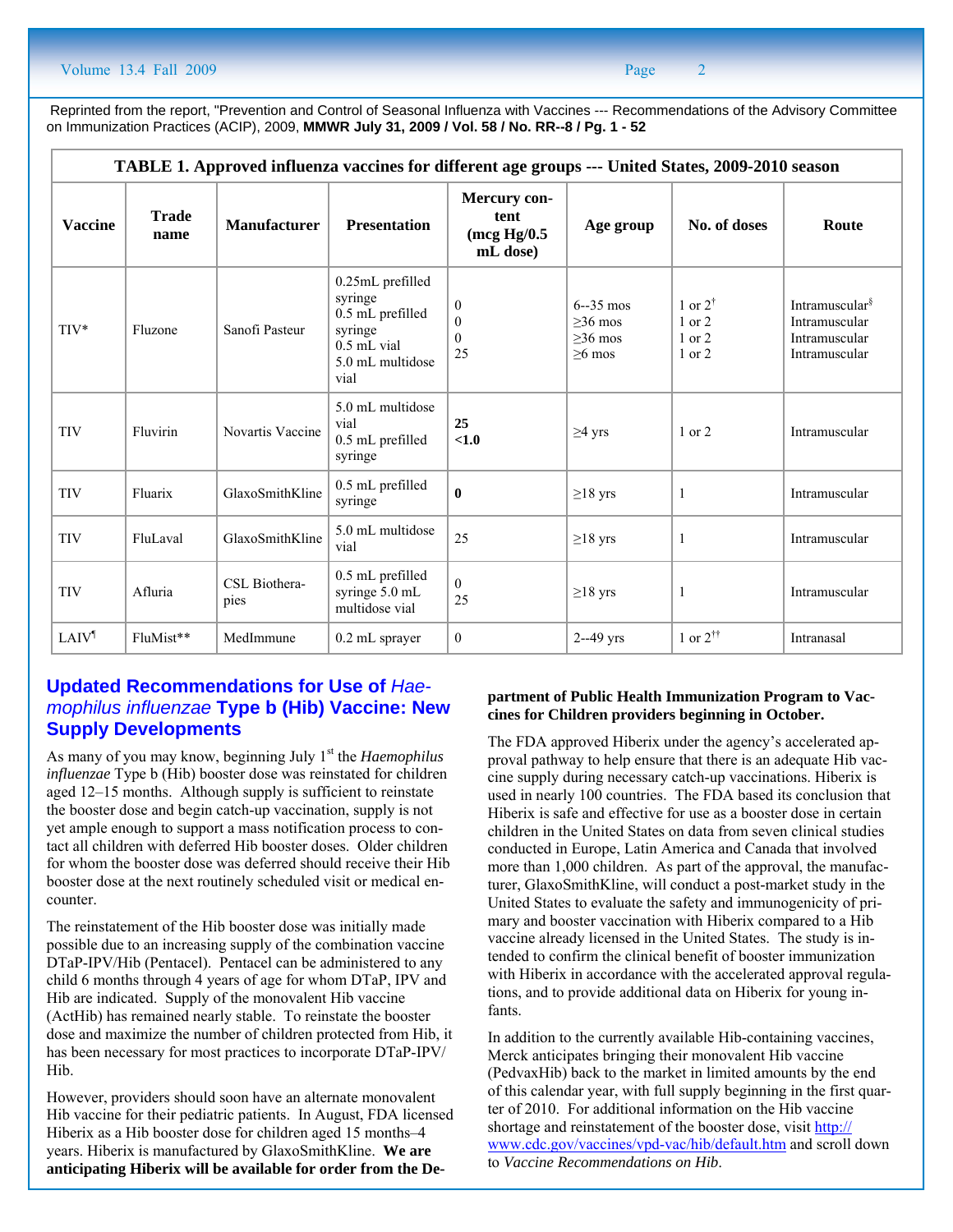# **Make adolescents a priority**  *if you see one, immunize one!*

Pediatric offices are great at providing preventive healthcare for babies! But sometimes when babies get a little older, they can fall under the radar



screen. As you know, teens need preventive health care too and specifically, they need immunizations. An ideal time to see teens is at 11 or 12 years of age. Immunizations have been proven to provide important benefits to teens, especially as they grow into adults. Lowering disease rates among teens also assists in lowering the chances of those diseases being spread to those most at risk: the elderly, children and infants. Protection for one means protection for all.

### **What should providers do?**

**Routinely get into the habit of checking / administering immunizations at "each and every visit" (well, acne, asthma check, uncomplicated sick etc…)**. Data show that the majority of teens (**83%**) are in your office every year, but only **16%** of them are getting a needed shot.<sup>1,2</sup> Also if they are in the office for a required shot for school, be sure to give them ALL of the vaccines recommended by the AAP and ACIP.

**Use "Reminder or Recall" to target adolescents**. When your patients turn 11 years old, send them a reminder that a check up is due. Recommendations change and new vaccines are being introduced every year. Being proactive ensures that your whole population is receiving optimal medical care.

| <b>Tdap</b> |                                                                                                                               | Varicella                                                                                                                           |  |  |  |
|-------------|-------------------------------------------------------------------------------------------------------------------------------|-------------------------------------------------------------------------------------------------------------------------------------|--|--|--|
|             | Proposed to be a re-<br>quirement for school<br>year 2010/2011 for 7 <sup>th</sup><br>graders                                 | 2 <sup>nd</sup> dose proposed to be a<br>requirement for school<br>year 2010/2011 for all 7 <sup>th</sup><br>graders                |  |  |  |
|             | The Department of Pub-<br>lic Health (DPH) pro-<br>vides the vaccine for all<br>children regardless of<br>insurance status    | The Department of Public<br>$\bullet$<br>Health (DPH) provides<br>the vaccine for all children<br>regardless of insurance<br>status |  |  |  |
| <b>HPV</b>  |                                                                                                                               | <b>MMR</b>                                                                                                                          |  |  |  |
|             | Recommended for girls<br>only ages 9-26 years of<br>age                                                                       | 2 <sup>nd</sup> dose proposed to be a<br>requirement for school<br>year 2010/2011 for all 7 <sup>th</sup><br>graders                |  |  |  |
|             | The Department of Pub-<br>lic Health (DPH) pro-<br>vides the vaccine for<br>girls 9 --18 years of age<br>who are VFC-eligible | The Department of Public<br>Health (DPH) provides<br>the vaccine for all children<br>regardless of insurance<br>status              |  |  |  |
|             | Meningococcal                                                                                                                 | Hep B                                                                                                                               |  |  |  |
|             | Proposed to be a re-<br>quirement for school                                                                                  | Recommended if not<br>given in early childhood                                                                                      |  |  |  |
|             | year 2010/2011 for 7 <sup>th</sup><br>graders                                                                                 | The Department of Public                                                                                                            |  |  |  |
|             | Required for all college<br>students living in on-<br>campus housing                                                          | Health (DPH) provides<br>the vaccine for all children<br>regardless of insurance<br>status                                          |  |  |  |
|             | The Department of Pub-<br>lic Health (DPH) pro-<br>vides the vaccine for all<br>children regardless of<br>insurance status    |                                                                                                                                     |  |  |  |
| Flu         |                                                                                                                               | Hep A                                                                                                                               |  |  |  |
|             | Recommended for<br>teens every year                                                                                           | Recommended if not<br>given in early childhood                                                                                      |  |  |  |

<sup>1</sup> Sanofi Pasteur Inc., Data on file (Adolescent Missed Vaccination Opportunities Overview), January 30, 2008. MKT15175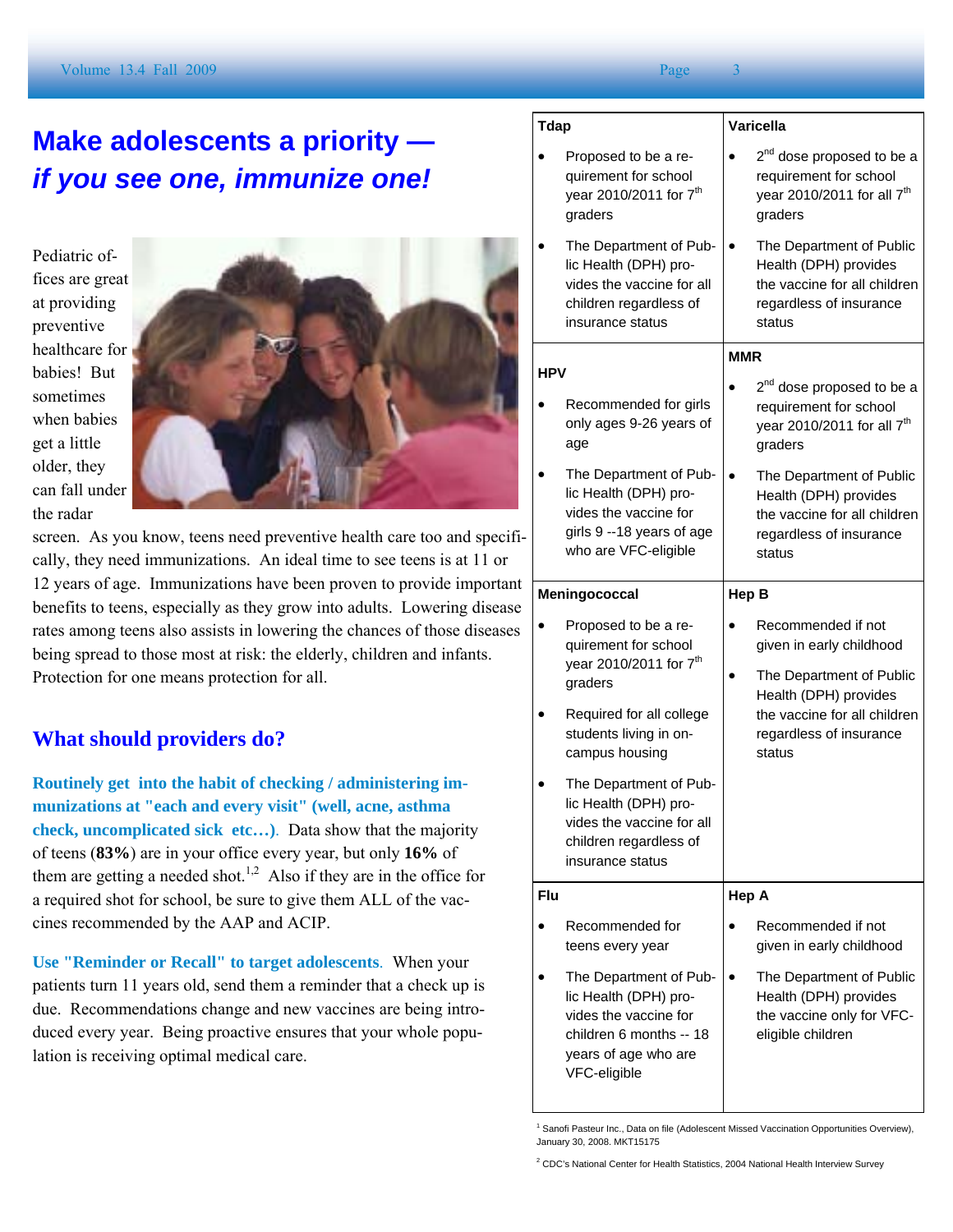### **ACIP Update**

The following provisional recommendations were made by the Advisory Committee on Immunization Practices (ACIP) at their June 24-26, 2009 meeting. These recommendations are provisional until they are reviewed by the director of CDC and published in the MMWR which typically takes about six months. However, the substance of the final recommendations will not differ from the provisional recommendations.

- **General Recommendations:** A clarification was made to the General Recommendations regarding combination vaccines, maintaining a general preference for combination vaccine products, but stating specific criteria by which a provider might choose the single-component products. Important considerations include provider assessment, patient preference, and potential for adverse events.
- **Rabies Vaccine:** The committee voted to reduce the number of doses recommended for post-exposure prophylaxis for human rabies prevention from five to four. The schedule for administration of the doses is days 0, 3, 7, and 14.
- **Polio Vaccine:** The minimum interval between dose 3 and dose 4 of polio-containing vaccines was changed from 4 weeks to 6 months.
- **Measles-Mumps-Rubella Vaccine:** Modifications were made to the criteria for acceptable evidence of immunity to measles, mumps, and rubella for healthcare providers. Documentation of physician-diagnosed disease (previously considered evidence of measles and mumps immunity) is no longer an acceptable criterion. Birth before 1957 is still evidence of immunity, but facilities should consider vaccinating health-care providers born before 1957 who have no other criterion for immunity with two doses of MMR vaccine. In an outbreak, two doses of vaccine are specifically recommended for health-care providers born before 1957.
- **Meningococcal Vaccine:** A recommendation was made for revaccination using meningococcal conjugate vaccine for persons who remain at high risk for meningococcal disease after their first vaccination (with either the polysaccharide or the conjugate meningococcal vaccine). These include persons with persistent complement component deficiencies, persons with anatomic or functional asplenia, persons infected with HIV, microbiologists who are routinely exposed to *Neisseria meningitidis,* and frequent travelers to or people living in areas with high rates of meningococcal disease, such as the African meningitis belt. For children 2 through 6 years of age the dose should be given at an interval of 3 years, for persons older than 6 years, at an interval of 5 years.
- **Japanese Encephalitis Vaccine:** The ACIP voted to include the recently licensed Japanese encephalitis virus (JEV) vaccine, Ixiaro $\mathbb{R}$ , in the list of recommended vaccines for U.S. travelers. Clarifications were also made to the existing recommendations for the use of Japanese encephalitis vaccine. The vaccine is recommended for travelers who will spend 1 month or more in an endemic-disease area

 during the JEV transmission season, or for short-term travelers if they have an increased risk of JEV exposure. The vaccine is not recommended for short-term travelers whose visit will be restricted to urban areas or times outside of a well-defined JEV transmission season.

**Measles-Mumps-Rubella-Varicella Vaccine:** Additional language was added to the recommendation for MMRV vaccine regarding combination vaccines versus separate injections of equivalent component vaccines. Combination vaccines are preferred, but considerations should include provider assessment, patient preference, and the potential for adverse events. In addition, a personal or family history of seizures was included as a precaution for MMRV vaccine use.

For more information please visit CDC's website http:// www.cdc.gov/vaccines/pubs/ACIP-list.htm

## **Connecticut Gets Nearly \$3 Million in Stimulus Funds to Support Immunizations**

The Connecticut Immunization Program has received over \$2.1 million worth of rotavirus vaccine and nearly \$1 million to develop and implement a web-based immunization registry and tracking system thanks to funding from the American Recovery and Reinvestment Act (ARRA).

Rotavirus is a leading cause of severe acute gastroenteritis in infants and children. Before licensure of the rotavirus vaccine, an estimated 2.7 million infections occurred in the U.S. each year resulting in approximately 55-70,000 hospitalizations among children under age five. Worldwide rotavirus is responsible for the death of over 600,000 children annually.

The Immunization Program has been supplying rotavirus vaccine for VFC-eligible patients since July 2006. The additional vaccine has allowed us to expand state-supplied rotavirus vaccine to all children regardless of insurance status beginning in September 2009. The vaccine being provided is Rotarix ® which is a two dose series. The first dose should be administered no earlier than 6 weeks of age and the last dose no later than 8 months of age with at least 4 weeks between doses. Rotavirus vaccine must be kept refrigerated between 35 and 46 degrees Fahrenheit.

For a current list of all Connecticut Immunization Program vaccines eligibility information criteria, please go to: http:// www.ct.gov/dph/lib/dph/infectious\_diseases/immunization/ pdf/2009\_vaccine\_eligibility\_criteria-september\_09.pdf

The funding for the immunization registry will allow us to replace our outdated DOS-based registry with a web-based registry and tracking system. Immunization registries are an important tool for increasing and sustaining high immunization coverage by consolidating vaccination records of children from multiple providers, generating reminder and recall vaccination notices, and providing official vaccination forms and vaccination coverage assessments. The registry will be developed and tested during 2010 with deployment scheduled for early 2011.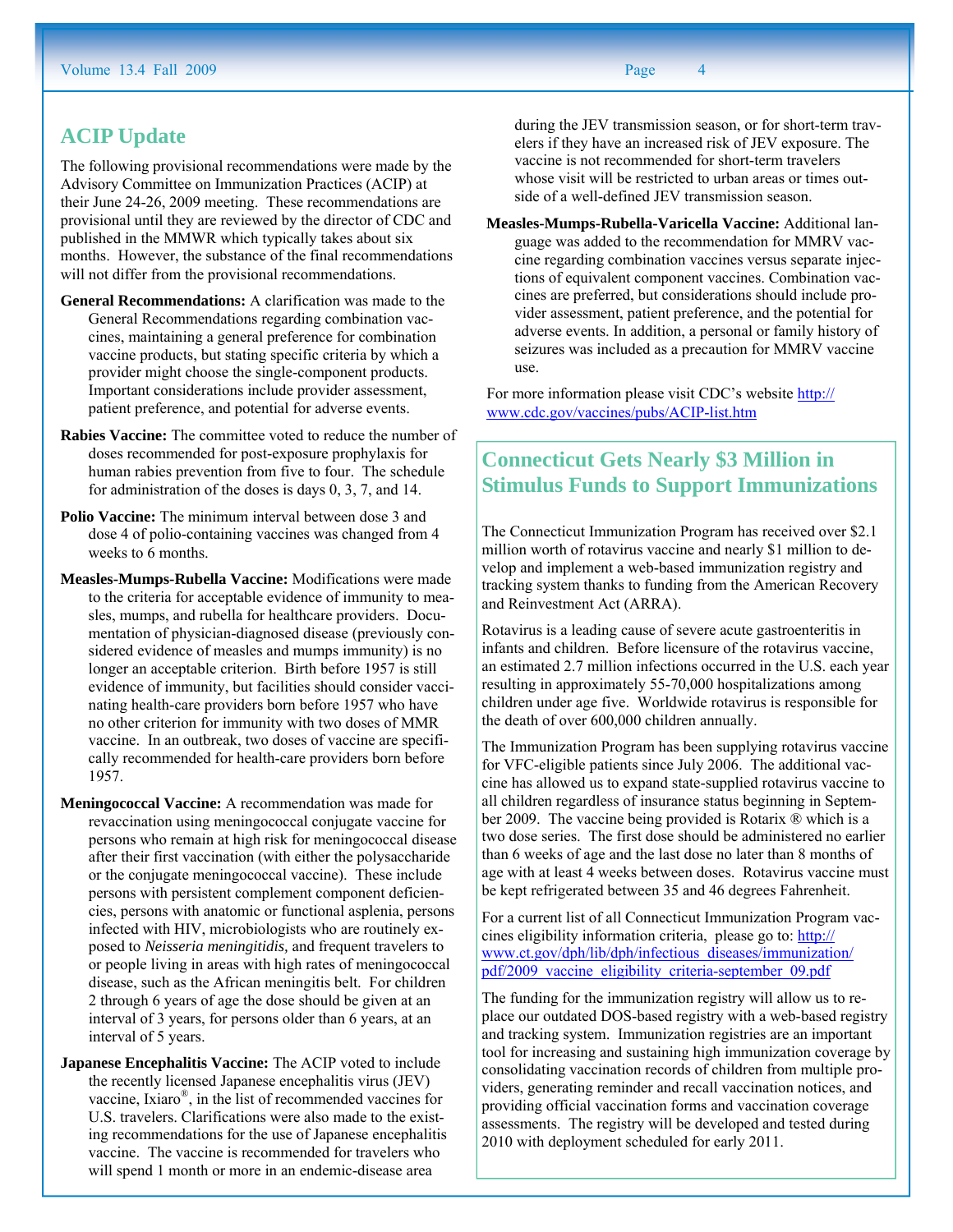#### **Local IAP Coordinators**

**Bridgeport**  Joan Lane 203-372-5503

**Danbury**  Irene Litwak 203-730-5240

**East Hartford**  Marie Rorrio 860-291-7322

**Hartford**  Tish Rick Lopez

Sandra Abella 860-547-1426 x7048

**Ledge Light**  Martin Tolen-<br>tino Katie Baldwin 860-448-4882 x356

**Meriden**  Ana Guajardo 203-630-4251

**Naugatuck Valley**  Elizabeth Green 203-881-3255

**New Britain**  Ramona Anderson 860-612-2777

**New Haven**  Jennifer Hall 203-946-7097

**Norwalk**  Pam Bates 203-854-7728

**Stamford**  Cinthia Vera 203-977-5098

**Torrington**  Sue Sawula 860-489-0436

**Waterbury**  Randy York 203-346-3907

**West Haven**  Betty Murphy 203-937-3665

**Windham**  Andrea Rosario 860-423-4534

**Other areas**  Debora Alvarenga 860-509-7241

## **Connecticut Immunization Registry and Tracking System (CIRTS)**

**Immunization Status on 2nd Birthday of Children Enrolled in CIRTS** 

**Date of Birth: January 1, 2006 – December 31, 2006**

**Connecticut - Statewide Rates**

| Schedule Used - By Age 2   | <b>Not</b><br>up-to-date in<br><b>CIRTS</b> | Up-to-date in CIRTS<br>#<br>% | <b>Total Number in CIRTS</b><br><b>Registry</b> |
|----------------------------|---------------------------------------------|-------------------------------|-------------------------------------------------|
| <b>HEDIS</b> - Medicaid    | 1,344                                       | 83%<br>6,425                  | 7,769                                           |
| Doses Only - 4:3:1:3:3:1:4 | 11,804                                      | 66%<br>23,196                 | 35,000                                          |
| Doses Only - 4:3:1:2:3:1:4 | 6,806                                       | 81%<br>28,194                 | 35,000                                          |
| $OK - 4:3:1:2:3:1$         | 6,190                                       | 28,810<br>82%                 | 35,000                                          |
| $OK - 4:3:1:2:3:1:2-4$     | 6,732                                       | 28,268<br>81%                 | 35,000                                          |

**2006 Birth Cohort in CIRTS:** 

The 35,000 children represent 87% of the 40,260 births recorded in Connecticut for 2006

17,720 children or 44% of the 40,260 births are also enrolled in Medicaid

4,290 children or 11% of the 40,260 births refused registry enrollment

#### **SCHEDULES USED – BY AGE TWO:**

**HEDIS – Medicaid** (Specifications Combo 3.0) = 4 DTaP - any shot prior to 42 days after birth not counted, 3 Polio - any shot prior to 42 days after birth not counted, 1 MMR, \*2 Hib - any shot prior to 42 days after birth not counted, 3 Hep B, 1 Varicella given on or after first birthday or Varicella disease, and 4 PCV. Children must have been enrolled continuously in the same Medicaid Plan for twelve months prior to their second birthday.

*This is the standard used by commercial and Medicaid Managed Care insurance plans.* 

**Doses Only – 4:3:1:3:3:1:4 =** 4 DTaP, 3 Polio, 1 MMR, 3 Hib, 3 Hep B, 1 Varicella, 4 PCV *(Doses Only = intervals and validity not counted)* 

**Doses Only – 4:3:1:2:3:1:4 =** 4 DTaP, 3 Polio, 1 MMR, \*2 Hib, 3 Hep B, 1 Varicella, 4 PCV *(Doses Only = intervals and validity not counted)*

**OK – 4:3:1:2:3:1 =** 4 DTaP , 3 Polio, 1 MMR given on or after first birthday, \*2 or more Hib, 3 Hep B with one given on after 24 weeks of age, 1 Varicella given on or after first birthday or Varicella disease

**OK – 4: 3:1:2:3:1:2-4 =** 4 DTaP, 3 Polio, 1 MMR given on or after first birthday, \*2 or more Hib, 3 Hep B with one given on or after 24 weeks of age, 1Varicella given on or after first birthday or Varicella disease, 2 to 4 PCV age appropriately given with one given on or after first birthday

*\*Please note the 2-dose Hib schedules reflect the Hib supply shortage and the February 2008 deferment of the Hib booster dose.*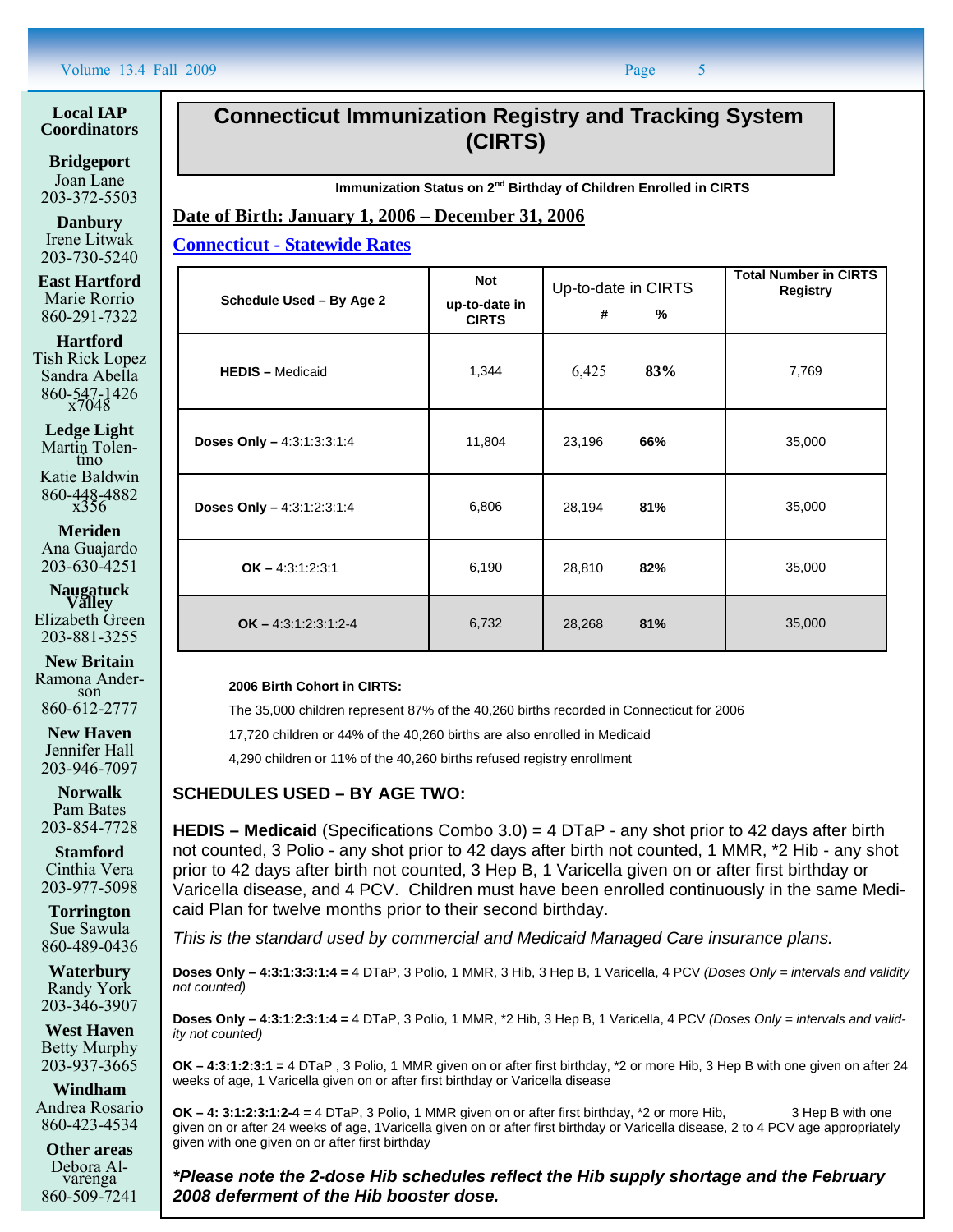*Congratulations to the Following Practices for Achieving*  $a \ge 90 - 94\%$ *Immunization Rate on CIRTS Enrolled Children Born in 2006*

Avon Pediatrics Optimus Health Care/Bridgeport Dr. Sherry Banack Dr. Robert Parnes Center for Pediatric Medicine/Danbury Pediatric Associates/New London Child & Adolescent Health/Waterbury Pedi-Care Associates/Stratford Community Health Center/Norwalk Pediatric Medicine/Wallingford Dr. Michael Curi Dr. Mark Peterson Doctors' Pediatric/Wilton Prakash Pediatrics East Hartford Community Health Care Putnam Medical Associates Ellington Pediatrics Ridgefield Pediatric Associates Dr. Mary Eslick Dr. Harold Shapiro Fairfield Pediatrics Shoreline Pediatrics/Madison Family Medical Center/East Hartford Smart Start Pediatrics Dr. Leonard Forner Somerset Family Health Care Fote & Schwab MD's South Windsor Pediatrics Gold Star Pediatrics Southbury Pediatrics Guilford Pediatrics Drs. Spiesel, Butler, Davis Drs. Hemenway & Guerra Stamford Pediatrics/Darien Dr. Kenneth Inchalik Stamford Pediatrics/Stamford Kid's Station Pediatrics Dr. Teresa Szajda Litchfield Hills Pediatrics Vernon Pediatrics Main Street Pediatrics Warren Pediatrics Dr. Joel Markowski West Hartford Pediatrics Middlesex Pediatrics Wildwood Pediatrics/Essex Naugatuck Pediatrics Wildwood Pediatrics/Old Saybrook New Britain Pediatric Group Willows Pediatric Group New London Family Practice Windham Primary Care Newtown Center Pediatrics Windsor Family Medicine Norwich Pediatrics/Colchester

Berlin Pediatric Associates **Pediatric & Adolescent Health Care/Ansonia** Center for Advanced Pediatrics/Darien Pediatric & Medical Associates/Cheshire Child Care Associates/Danbury Pediatric Health Center/Danbury Hospital Children's Medical Group/Bloomfield Pediatric Health Care Associates/Stratford Day/Kimball Pediatric Center Plainville Pediatric Center/Day Kimball Hartford Area Pediatrics St Raphael's Family Medical Health Care Center Dr. Uwe Koepke Tolland County Pediatric & Adolescent Medicine Dr. Michael S. Levine Torrington-Winsted Pediatric Associates Litchfield County Pediatrics United Community & Family Services Meriden Pediatric Associates Whitney Pediatrics & Adolescent Medicine

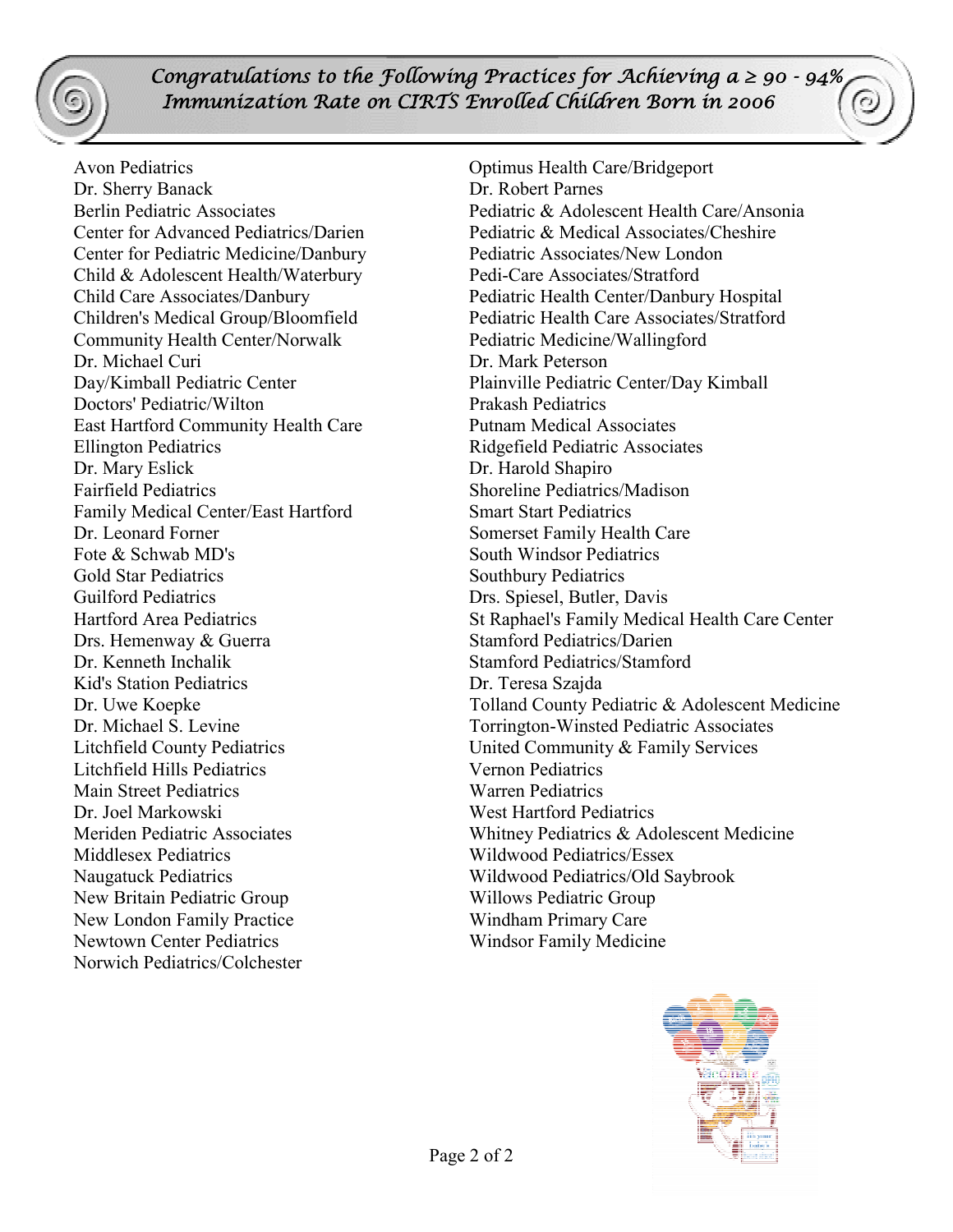*Congratulations to the Following Practices for Achieving*  $a \geq 95 - 100\%$  *Immunization Rate on CIRTS Enrolled Children Born in 2006*

Baker Pediatrics Pediatric & Adolescent Medicine/Cheshire Dr. Dennis Bekeny Pediatric & Adolescent Medicine/Middletown Branford Pediatric & Allergy/Branford Pediatric & Adolescent Medicine/Orange Branford Pediatric & Allergy/Clinton Pediatric & Adolescent Medicine/Wallingford Branford/North Branford Pediatrics/Branford Pediatric Associates/Branford Branford/North Branford Pediatrics/North Branford Pediatric Associates/Bristol Drs. Bush, Speigelman, Pemberton, Robert Pediatric Associates/Marlborough Dr. Gerald Calnen Pediatric Associates/Western Connecticut Center for Pediatric Medicine/New Fairfield Pediatric Health Care Associates/Fairfield Children's Medical Associates **Pediatrics** Plus Children's Medical Group/Hamden Pedicorp/Windsor Children's Medical Group/Rocky Hill Personal Care Pediatrics Community Health Center/Middletown Dr. Foster I. Phillips CT Valley Pediatric Center Pioneer Valley Pediatrics East Avenue Pediatrics Primed Pediatrics/Stratford East Haven Pediatrics **Primed Pediatrics** Primed Pediatrics/Trumbull East Shore Pediatrics Dr. Vandana Sacheti Flanders Pediatrics Dr. Fred E. Santoro Dr. Sari K. Friedman Dr. Gerald L. Schwartz Dr. Diane Fountas Dr. Lester Schwartz Dr. Laurentiu Galan Dr. Sedat Shaban Dr. Stuart Gardner Shoreline Pediatrics/Clinton Dr. Sobhy Ghabrial Staywell Pedi-Private Greenwich Hospital Ambulatory Pediatrics St Luke's Family Medicine Hamden Pediatrics Sutay & Stewart Pediatrics Hill Health Center/West Haven Dr. Robert Toscano Dr. Richard J. Lavoie Unionville Pediatric Group Mansfield Family Practice Wallingford Family Practice New Haven Pediatrics/Southbury Westone Pediatrics Newington Pediatrics Yale Health Plan Pediatrics Optimus Health Care/Pediatric Clinic/Stamford Dr. Barbara Ziogas

Central Pediatrics Pediatric Health Care Associates/Huntington/Shelton

Recognition based on the following schedule administered on or before the children's 2nd birthday

 $OK - 4,3,1,2,3,1,2-4$ : 4 DTaP 3 Polio 1 MMR given on or after first birthday \*2 or more Hib 3 Hep B with one given on or after 24 weeks of age 1 Varicella given on or after first birthday and/or Varicella disease **Connecticut Denartment** 2 to 4 PCV age appropriately given with one given on or after first birthday e sua casa (Based on practices with  $\geq$  20 CIRTS enrolled children born in 2006.) *\*Please note the 2-dose Hib schedule reflects the Hib supply shortage and February 2008 deferment of the Hib booster dose.*